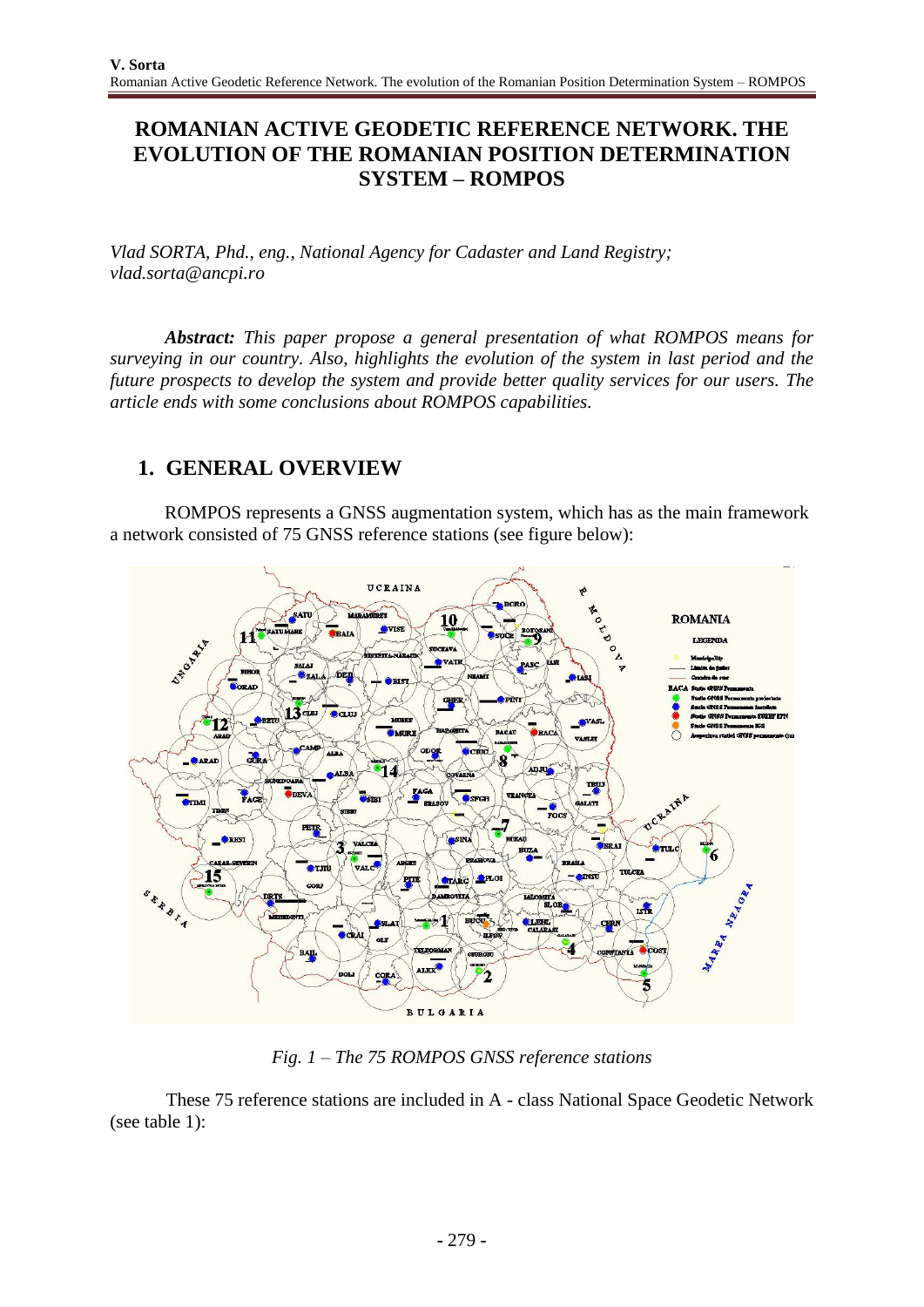| <b>Applications</b>                                                                                                               | <b>Class</b> | $E$ (cm) | <b>Realization by</b>                                                             |
|-----------------------------------------------------------------------------------------------------------------------------------|--------------|----------|-----------------------------------------------------------------------------------|
| First class national geodetic network<br>Regional and local geodynamic,<br>deformation projects, engineering<br>surveying, et al. | $A_0/A$      | 1.0      | <b>Permanent stations</b><br>74 ANCPI<br>$+1$ TUCE                                |
| Second class national geodetic network<br>connections to primary network,<br>engineering surveying, landslides                    | B            | 2.0      | <b>Epoch stations</b><br>306 points<br>(2003)                                     |
| Third class national geodetic network<br>engineering surveying, cadaster                                                          | $\mathbf C$  | 3.0      | about 4750 points<br>$(1pt/50km^2)$ ~100<br><i>pts/county</i><br>Realization 100% |
| Fourth class national geodetic network<br>cadaster, GIS et al.                                                                    | D            | 5.0      | $(1pt/5km^2)$ (Finalized<br>only for Bucharest<br>area)                           |

For real time precise positioning, it is used the principle of differential corrections (see figure no. 2):



*Fig. 2 – The general principle of differential corrections*

The most GNSS permanent stations are installed on local offices for cadaster and land registry (OCPI). Also, a few reference stations are hosted by smaller cadaster and land registry bureaus (BCPI) and municipalities of the villages, towns or cities.

Technical University of Civil Engineering of Bucharest, through Faculty of Geodesy hosted the first GNSS reference station in Romania, which was installed in 1999. After that, in 2001 were installed another 6 permanent stations, such that in Romania in 2004 there were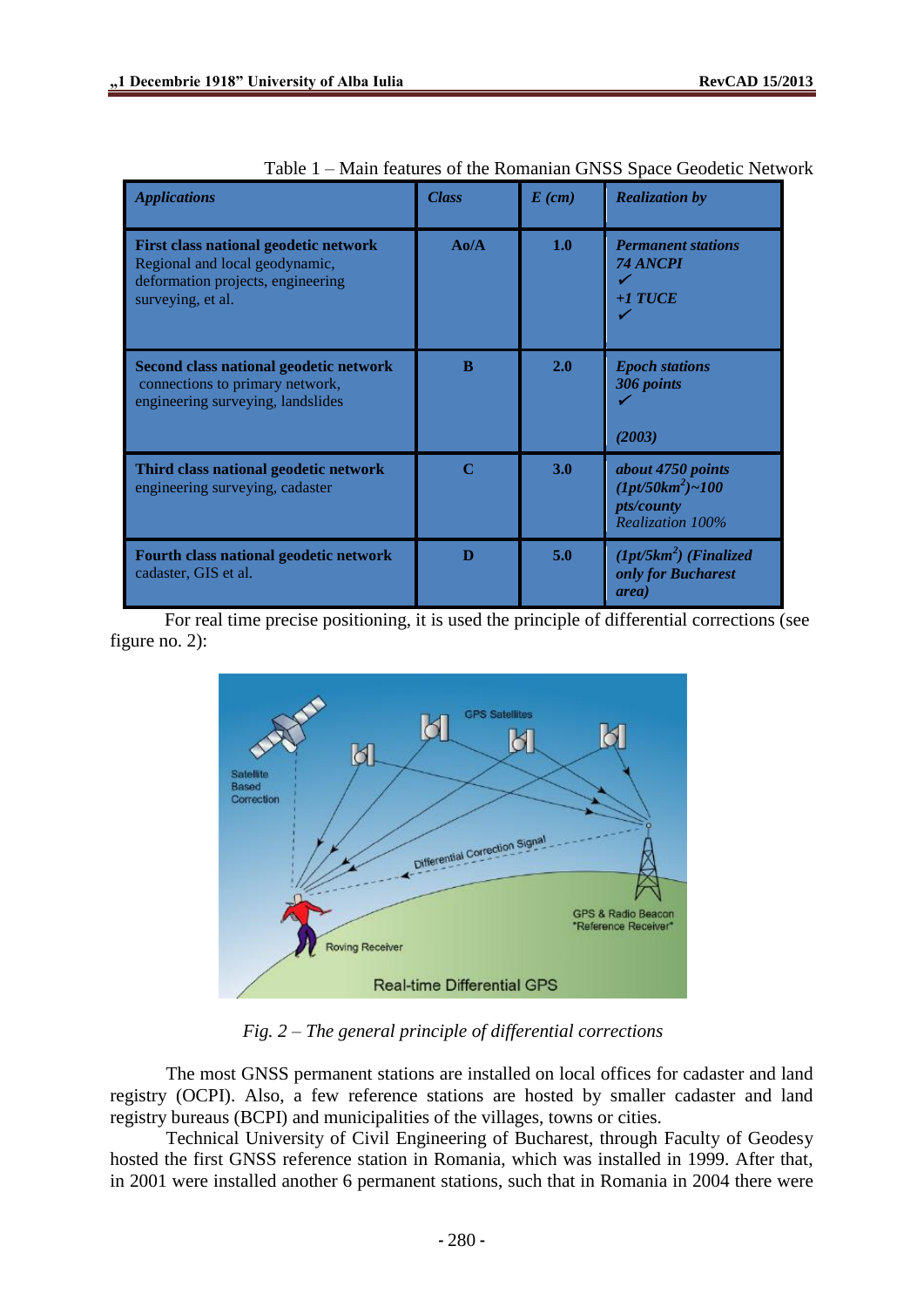14 GNSS equipment, in 2006, 28, in 2007, 48, in 2009, 58, in 2010, 60 and, finally, in 2012 the network is completed with 75 GNSS reference station.

ROMPOS – Romanian Position determination System – was officially launch in September 2008 and until today it has seen some major improvements.

### **2. ROMPOS TODAY**

Nowadays ROMPOS is a modern solution for real time precise positioning. Please see in the bellows figure the main ROMPOS services and the accuracies for every service offered by GNSS permanent network:



*Fig. 3 – ROMPOS services*

Also, Romania, through ROMPOS which is a registered mark, is an active member of the Central – East European GNSS network, EUPOS (fig. 3):



*Fig. 4 – The EUPOS network*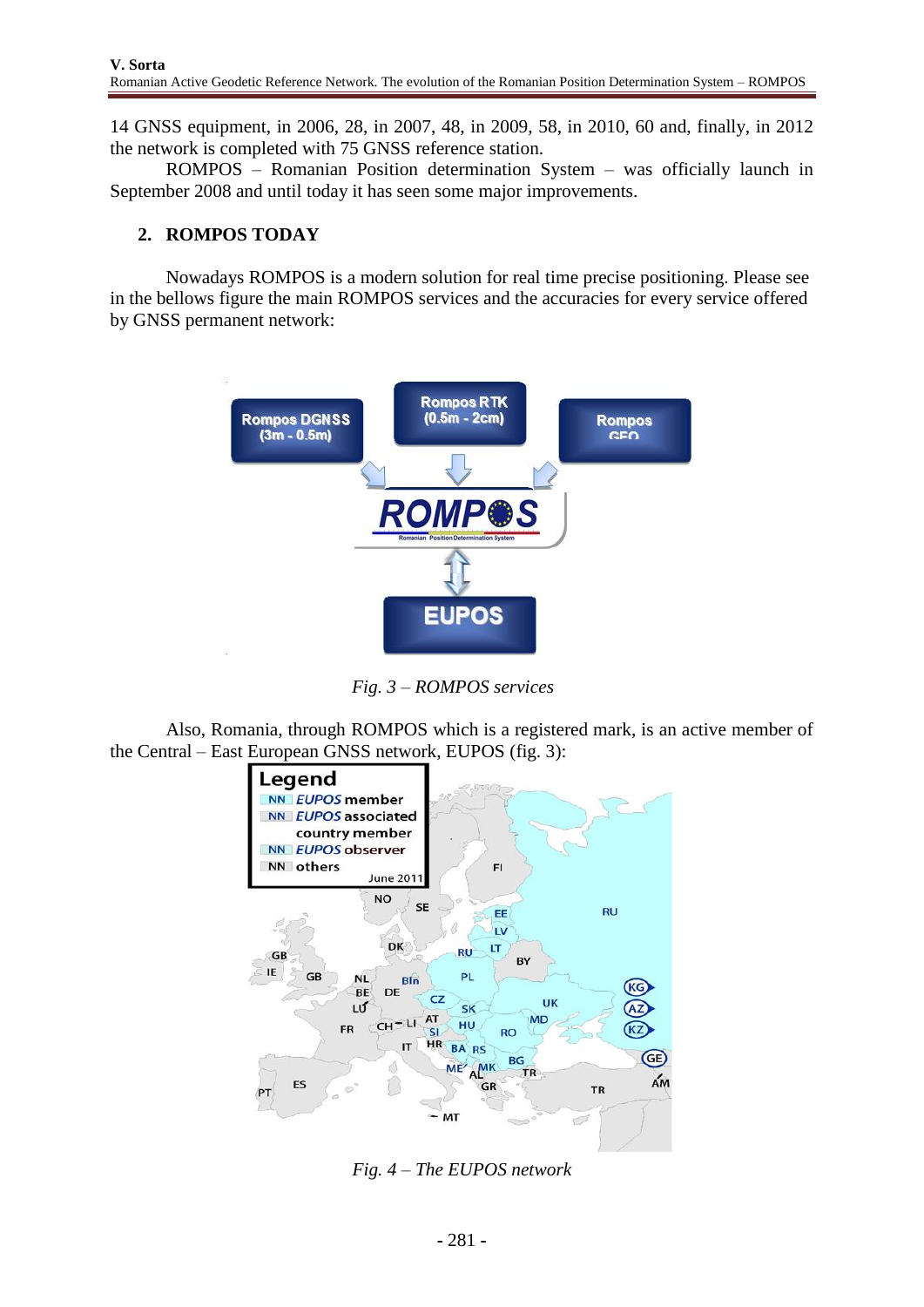The network control and monitoring is realized from National Center for GNSS Services, structured accordingly to EUPOS standards (see figure 4):



*Fig. 5 – Romanian National EUPOS Center – National Center for ROMPOS Services* Information about ROMPOS permanent stations are stored in the EUPOS Station Database (ESDB - fig. 5):

| EUPOS-ESDB - Microsoft Internet Explorer     |                                                     |                                         |                       |         | Lax        |
|----------------------------------------------|-----------------------------------------------------|-----------------------------------------|-----------------------|---------|------------|
| File Edit Vew Favorites Tools Help           |                                                     |                                         |                       |         | 啟          |
|                                              | ◎Box → ◎ → 図 2 ◎ Psearch ☆ Favortes ④ ② → ③ 亚 → ■ 3 |                                         |                       |         |            |
| Address @ http://www.eupos.hu/EUPOS-ESDB.php |                                                     |                                         |                       |         | - Co Links |
|                                              |                                                     |                                         |                       |         | ٠          |
|                                              |                                                     | <b>EUP®S</b>                            |                       |         |            |
|                                              |                                                     |                                         |                       |         |            |
|                                              |                                                     | European Position Determination System* |                       |         |            |
|                                              |                                                     |                                         |                       |         |            |
|                                              |                                                     | <b>Station DataBase</b>                 |                       |         |            |
|                                              |                                                     |                                         |                       |         |            |
|                                              |                                                     |                                         |                       |         |            |
| 丬                                            |                                                     |                                         |                       |         |            |
| Berlin, Germany                              | Bosnia and                                          | Bulgaria                                |                       |         |            |
|                                              | Herzegovina                                         |                                         | <b>Czech Republic</b> | Estonia |            |
|                                              |                                                     |                                         |                       |         |            |
|                                              |                                                     |                                         |                       |         |            |
| Hungary                                      | Latvia                                              |                                         | lacedonia             |         |            |
|                                              |                                                     | Lithuania                               |                       | Poland  |            |
|                                              |                                                     |                                         |                       |         |            |
|                                              |                                                     |                                         |                       |         |            |
|                                              |                                                     |                                         |                       |         |            |
| <b>Ror</b><br>City                           | sa                                                  | Serbia                                  | Slovakua              | Ukraine |            |
|                                              |                                                     |                                         |                       |         |            |
|                                              |                                                     |                                         |                       |         |            |
|                                              |                                                     |                                         |                       |         |            |
|                                              |                                                     | <b>ESDB Club Login</b>                  |                       |         |            |
|                                              |                                                     | User Name:                              |                       |         |            |
|                                              |                                                     | Password:                               |                       |         |            |
|                                              |                                                     | Enter                                   |                       |         |            |
|                                              |                                                     |                                         |                       |         | $\ddot{}$  |

#### *Fig. 6 – EUPOS Station Database (ESDB)*

For improving the quality of services in the border areas, Romania signed GNSS data agreements with Hungary, Ukraine and Moldova. With Serbia and Bulgaria the agreements are in preparation. For example, in the bellows figure can be seen the Hungarian border with ROMPOS reference stations and Hungarian reference stations (the yellows):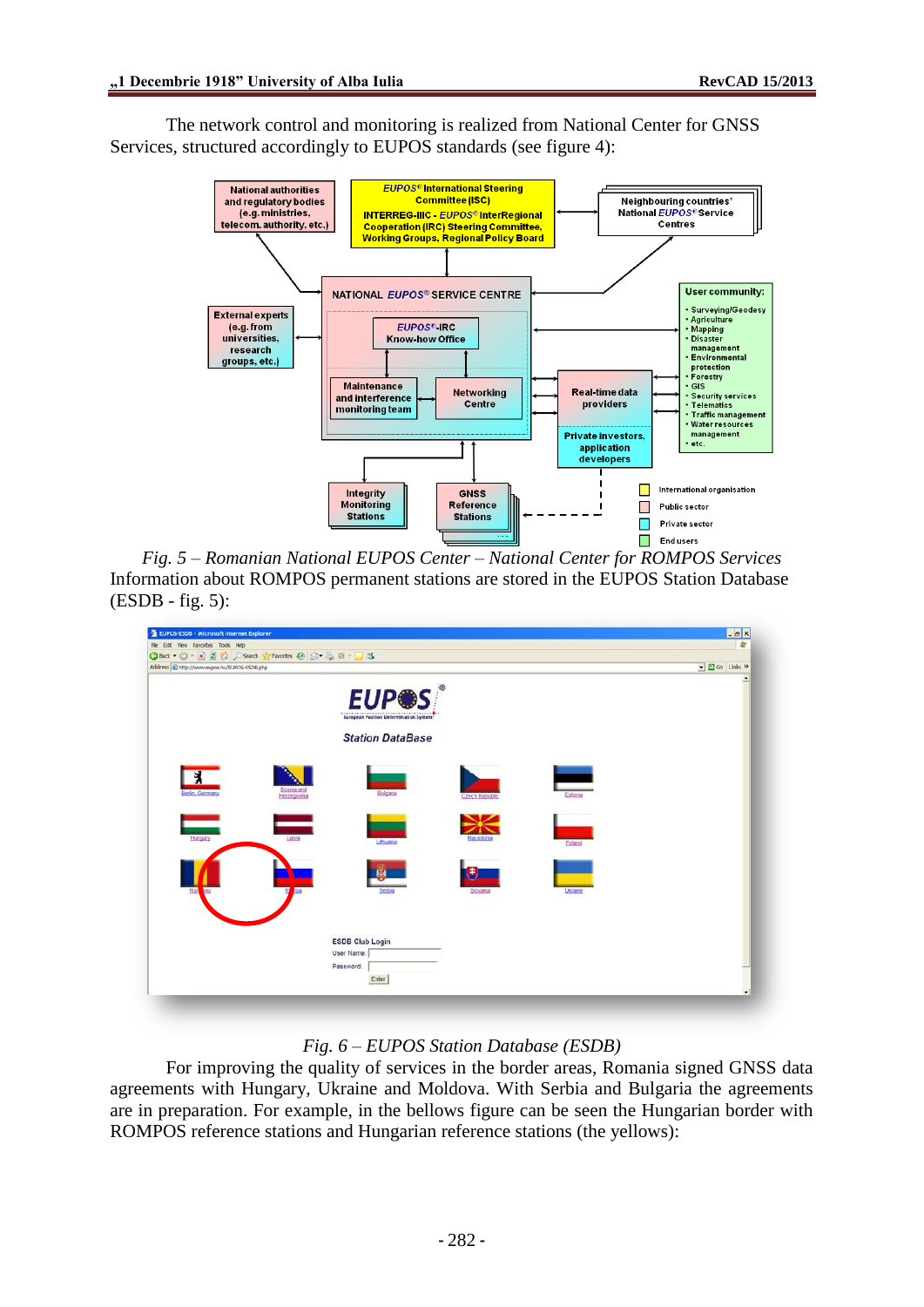

*Fig. 7 – Romanian - Hungarian cross border data exchange (the Hungarian GNSS station are marked with yellow color)*

### **3. FUTURE PERSPECTIVES**

National center for ROMPOS services, through its specialists and Leica Geosystems specialists on the other side, identified three main ways to improve the quality of services:

a) To implement a completely automatic back-up solution for the central servers



*Fig. 8 – Proposed back – up solution for ROMPOS (HA – high availability, proposed by Leica Geosystems AG)*

b) To implement a solution for on – line payment of the RINEX files

| ÷<br>http://graz.rompeuro/spideranti/frmindecacpo               | $\rho - \parallel c \parallel$                                                                                 | A ROMPOS Sistemul Romane., 10                                                                                                                                                                                                  | <b>DE</b>                                                |
|-----------------------------------------------------------------|----------------------------------------------------------------------------------------------------------------|--------------------------------------------------------------------------------------------------------------------------------------------------------------------------------------------------------------------------------|----------------------------------------------------------|
| ROI                                                             | ductual color development color development color development<br><b>Romanian Position Determination System</b> | the chemical contract in the chemical contract contract on the                                                                                                                                                                 | AGENTLE MATIENAE<br><b>BE CANASSED</b>                   |
| <b>RINEX Job Service  </b><br><b>Harta ROMPOS</b>               | Computations   Compurare<br>Witnes                                                                             | Results<br>Statistice   About   Logout                                                                                                                                                                                         | Administrator Administrator ca Administrator<br>EN1RO15g |
| <b>SpiderWeb</b>                                                |                                                                                                                | the contract of the contract of the contract of the contract of the contract of the contract of the contract of the contract of the contract of the contract of the contract of the contract of the contract of the contract o |                                                          |
| <b>Norze</b><br>- RINEX download paide                          | Create New Job                                                                                                 | 4/4                                                                                                                                                                                                                            |                                                          |
| - Hata ROMPOS<br><b>StNEX Job Service</b>                       | The following job settings have been configured.                                                               |                                                                                                                                                                                                                                |                                                          |
| Create New Job<br>$-$ My Jobs<br>$-$ Manage Jobs                | steeled Sire<br><b>Start</b><br>Buzau BUZA:<br>1.00 %                                                          | Cost per download (90%)<br>Danation:<br>15.00<br>1:33 ft                                                                                                                                                                       |                                                          |
| - Virtual RRIEX Service<br><b>L. Correstation Service</b>       | The calculated costs are estimated and may were vegetinging our possesse state page etc.                       |                                                                                                                                                                                                                                |                                                          |
| - Configurare<br>- Results<br>$-$ Stabilize                     |                                                                                                                | Note: A once only job will not be listed on the MyJobs page. Also an expired job will be deleted from the job list.                                                                                                            |                                                          |
| - Disponibilitate ROMPOS DONSSRTK<br>Disposibilitate ROMPOS GEO | << Back                                                                                                        | Cancel Submit                                                                                                                                                                                                                  |                                                          |
| <b>PERMITATION</b><br>Refease GNSS de Romania<br>L ROVPOS       |                                                                                                                |                                                                                                                                                                                                                                |                                                          |
|                                                                 |                                                                                                                |                                                                                                                                                                                                                                |                                                          |
|                                                                 |                                                                                                                |                                                                                                                                                                                                                                |                                                          |
|                                                                 |                                                                                                                |                                                                                                                                                                                                                                |                                                          |
|                                                                 |                                                                                                                |                                                                                                                                                                                                                                |                                                          |

*Fig. 9 – On – line services for RINEX files download*